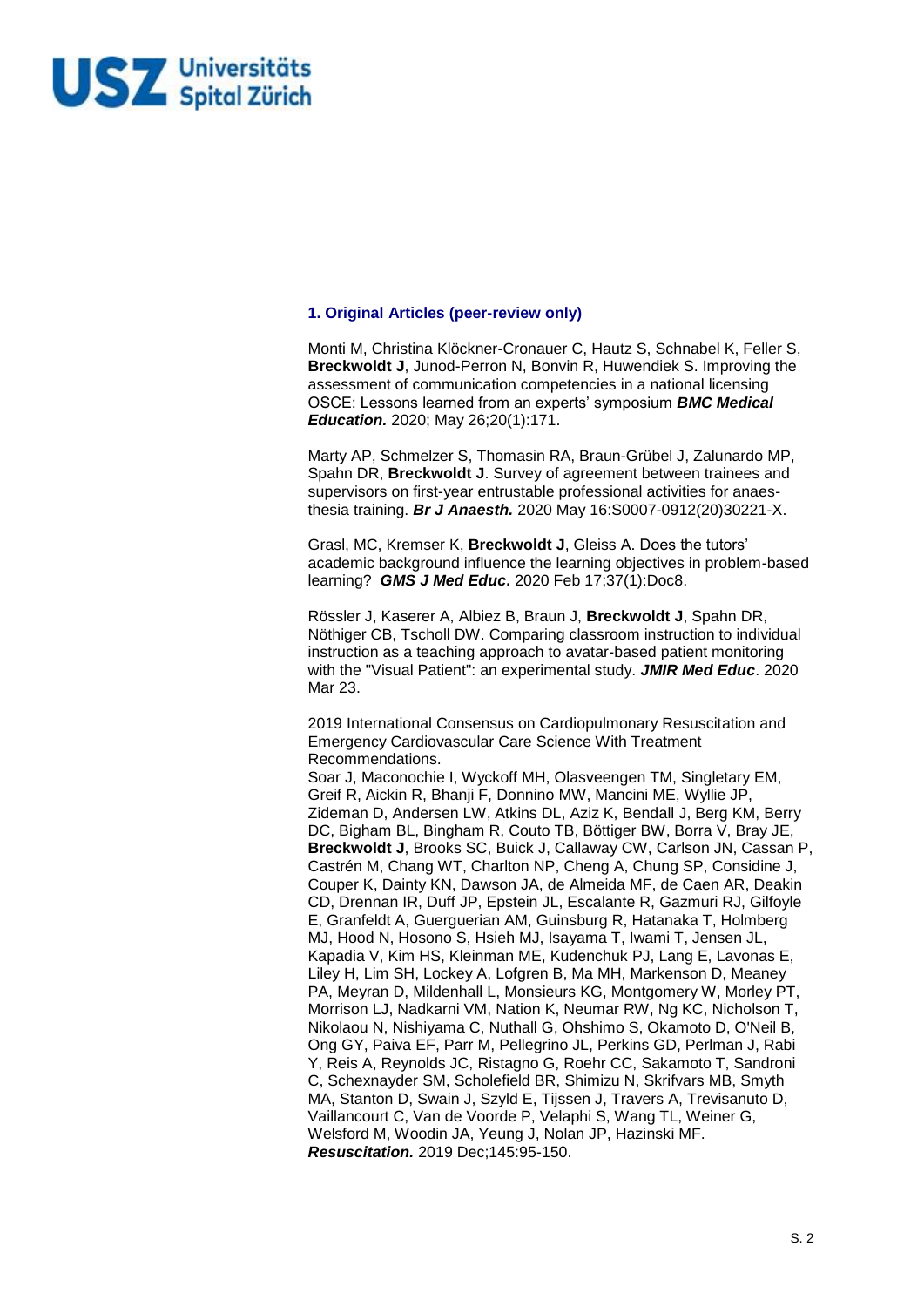

*Circulation***.** 2019 Dec 10;140(24):e826-e880.

Hitzblech T, Maaz A, Rollinger T, Ludwig S, Dettmer S, Wurl W, Roa-Romero Y, Raspe R, Petzold M, **Breckwoldt J**, Peters H. The modular curriculum of medicine at the Charité Berlin - a project report based on an across-semester student evaluation. *GMS J Med Educ*. 2019; 36(5):Doc54.

Ritter S, Stirnemann J, **Breckwoldt J**, Stocker H, Fischler M, Mauler S, Fuhrer-Soulier V, Meier CA, Nendaz M. Shared Decision-Making Training in Internal Medicine: A Multisite Intervention Study. *J Grad Med Educ*. 2019;1:146-151.

Bächli P, Meindl-Fridez C, Weiss-Breckwoldt A, **Breckwoldt J**. Challenging cases during clinical clerkships beyond the domain of the "Medical Expert": an analysis of students' case vignettes. *GMS J Med Educ***.** 2019;36(3):Doc30.

**Breckwoldt J**, Knecht M, Massée R, Flach B, Hofmann-Huber C, Kaap-Fröhlich S, Witt CM, Aeberhard R, Sax H. Operating room technician trainees teach medical students - an inter-professional peer teaching approach for infection prevention strategies in the operation room. *Antimicrob Resist Infect Control.* 2019 May 14;8:75.

Junod Perron N, Klöckner Cronauer C, Hautz SC, Schnabel KP, **Breckwoldt J**, Monti M, Huwendiek S, Feller S. How do Swiss medical schools prepare their students to become good communicators in their future professional careers: a questionnaire and interview study involving medical graduates, teachers and curriculum coordinators. *BMC Med Educ*. 2018 Nov 29;18(1):285.

Maaz A\*, Hitzblech T\*, Arends P, Degel A, Ludwig S, Mossakowski A, Mothes R, **Breckwoldt J**, Peters H. "Moving a Mountain": practical insights into mastering a major curriculum reform at a large European medical university. *Medical Teacher*. 2018 Mar 5:1-8.

Beck S, Schirlo C, **Breckwoldt J**. How the Start into the Clinical Elective Year Could be Improved: Qualitative Results and Recommendations from Student Interviews. *GMS J Med Educ***.** 2018;35(1):Doc14.

Giesler M, Karsten G, Ochsendorf F, **Breckwoldt J**. Conditions for excellence in teaching in medical education: The Frankfurt Model to ensure quality in teaching and learning. *GMS J Med Educ*. 2017;34:Doc46.

Sonntag U, Peters H, Schnabel K\*, **Breckwoldt J**\*. 10 years of didactic training for novices in medical education at Charité. *GMS J Med Educ*. 2017;34(4):Doc39.

**Breckwoldt J**, Ludwig JR, Plener J, Schröder T, Gruber H, Peters H. Differences in procedural knowledge after a "spaced" and a "massed" version of an intensive course in emergency medicine, investigating a very short spacing interval. *BMC Med Educ* 2016 Sep 26;16(1):249.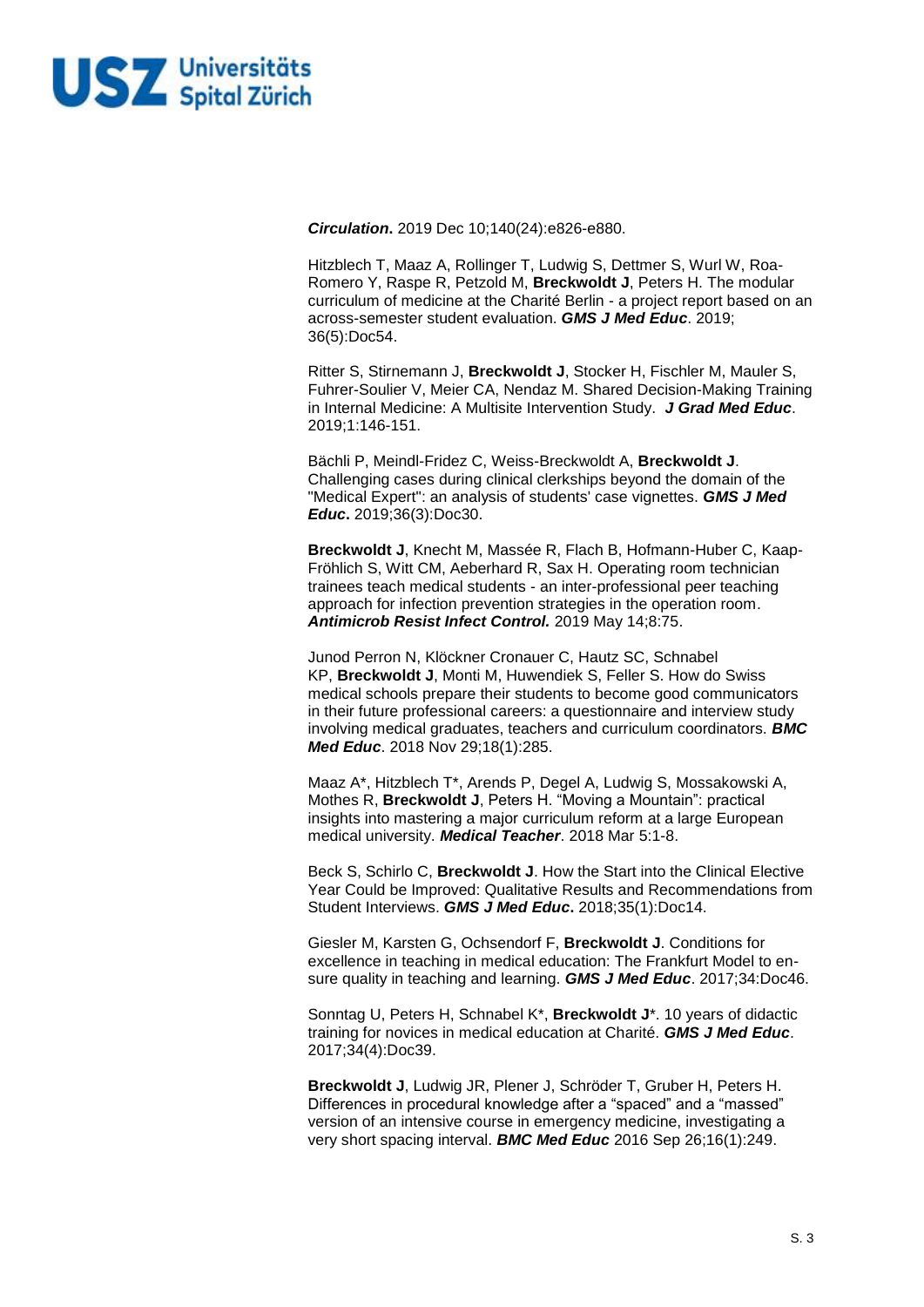

Pavo N, Goliasch G, Nierscher FJ, Stumpf D, Haugk M, **Breckwoldt J**, Ruetzler K, Greif R, Fischer H. Short structured feedback training is equivalent to a mechanical feedback device in two-rescuer BLS: a randomised simulation study. *Scand J Trauma Resusc Emerg Med*. 2016 May 13;24(1):70.

Avila J, Sostmann K, **Breckwoldt J**, Peters H. Evaluation of the free, open source software WordPress as electronic portfolio system in undergraduate medical education. *BMC Med Educ*. 2016;16(1):157

**Breckwoldt J**, Lingemann C, Wagner P. Resuscitation training for lay persons in first responder courses. Transfer of knowledge, skills and attitude. [German] *Anaesthesist* 2016 Jan;65(1):22-9.

Jilg S, Möltner A, Berberat P, Fischer M, **Breckwoldt J**. How do Supervising Clinicians of a University Hospital and Associated Teaching Hospitals Rate the Relevance of the Key Competencies within the CanMEDS Roles Framework in Respect to Teaching in Clinical Clerkships? *GMS Z Med Ausbild*. 2015 Aug 17;32(3):Doc33.

Wagner P, Lingemann C, Arntz HR, **Breckwoldt J.** Official Lay BLS Courses in Germany: Are Delivered Contents Up To Date with the Guidelines? – an observational study. *Emerg Med J.* 2015 Jul;32(7):547-52.

Baumunk D, Strang CM, Kropf S, Schäfer M, Schrader M, Weikert S, Cash H, **Breckwoldt J**, Miller K, Hachenberg T, Schostak M. Impact of Thoracic Epidural Analgesia on Blood Loss in Radical Retropubic Prostatectomy. *Urol Int* 2014;93(2):193-201.

Müller A, **Breckwoldt J**, Comploi M. Hötzel J, Lintner L, Rammlmair G, Weiß C, Kreimeier U. Videogestütztes landesweites Reanimationstraining: Evaluation des Lernerfolgs bei 2642 Schülern in Südtirol. *Notfall Rettungsmed* 2014;17:7-16.

**Breckwoldt J**, Svensson J, Lingemann C, Gruber H. Does clinical teacher training always improve teaching effectiveness as opposed to no teacher training? A randomized controlled study. *BMC Med Educ*. 2014 Jan 8;14(1):6.

Lingemann K, Lingemann C, Campbell T, Hölzer H, **Breckwoldt J**. The simulated patient's view on teaching: results from a think aloud study. *Academic Medicine* 2012;87:179-84.

Kelm M, Dold SK, Hartung J, **Breckwoldt J**, Schmalisch G, Roehr CC. Manual neonatal ventilation training: a respiratory function monitor helps to reduce peak inspiratory pressures and tidal volumes during resuscitation. *J Perinat Med*. 2012;40(5):583-6.

**Breckwoldt J**, Klemstein S, Brunne B, Schnitzer L, Arntz HR, Mochmann HC. Expertise in prehospital endotracheal intubation – comparing 'proficient performers' and 'experts'. *Resuscitation* 2012;83(4):434-9.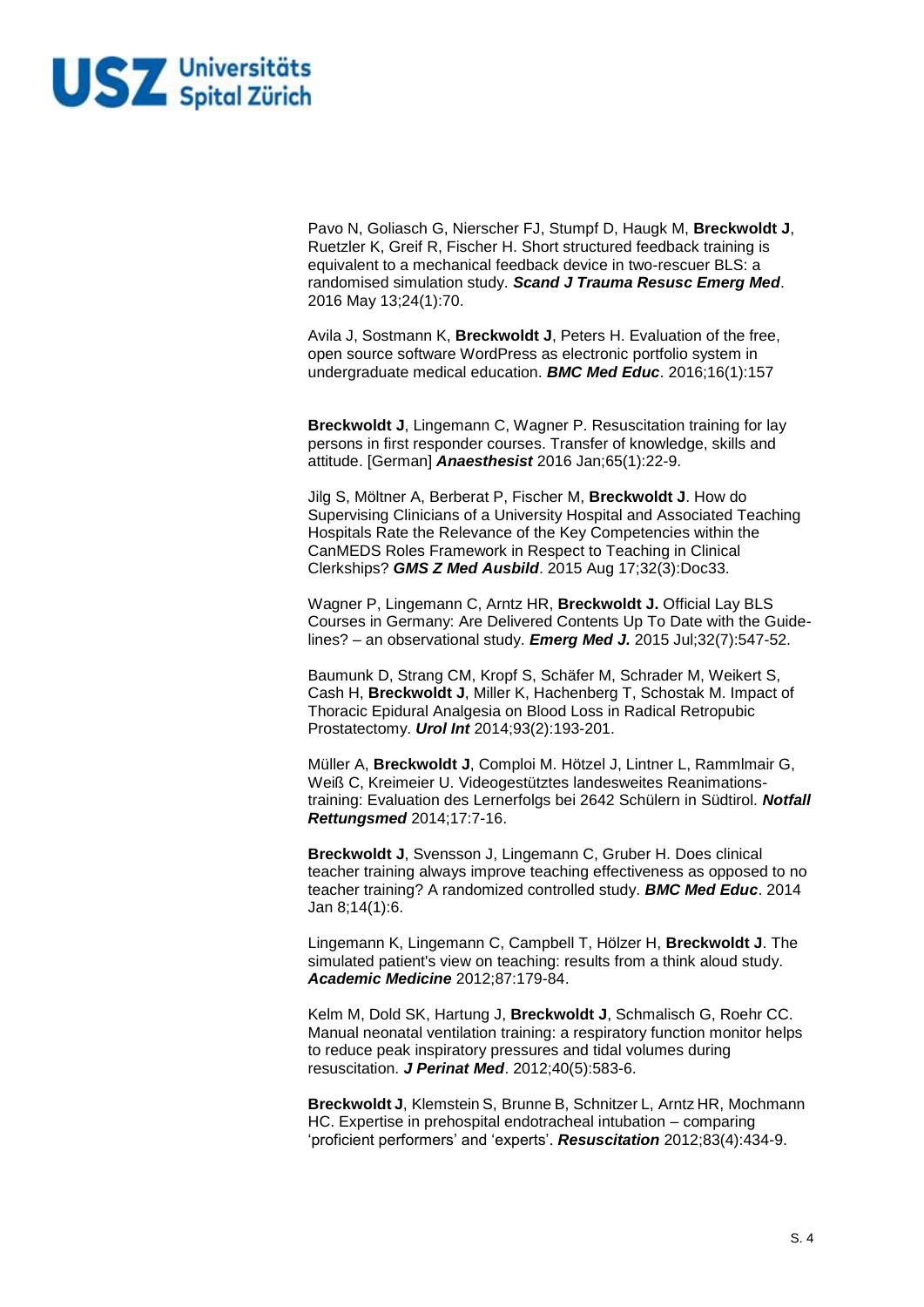

**Breckwoldt J**, Klemstein S, Brunne B, Schnitzer L, Mochmann HC, Arntz HR. Difficult prehospital endotracheal intubation – predisposing factors in a physician based EMS. *Resuscitation* 2011;82(12):1519-24.

**Breckwoldt J**, Schloesser SM, Arntz HR. Perceptions of collapse and assessment of cardiac arrest by bystanders of out-of hospital cardiac arrest (OOHCA). *Resuscitation* 2009; 80(10):1108-1113.

Bolbrinker J, Schedensack G, Kölzsch M, **Breckwoldt J**, Arntz H-R, Kreutz R [Antihypertensive treatment and renal function in geriatric emergency patients]. *Dtsch Med Wochenschr* 2009;134:1-5.

[Arntz HR, Wenzel V, Dissmann R, Marschalk A,](http://www.ncbi.nlm.nih.gov/sites/entrez?Db=pubmed&Cmd=ShowDetailView&TermToSearch=17728040&ordinalpos=2&itool=EntrezSystem2.PEntrez.Pubmed.Pubmed_ResultsPanel.Pubmed_RVDocSum) **Breckwoldt J**, Müller D. Out-of-hospital thrombolysis during cardiopulmonary resuscitation in patients with high likelihood of ST-elevation myocardial infarction. *Resuscitation*. 2008 Feb;76(2):180-4.

**Breckwoldt** [J, Müller D, Overbeck M, Stern R, Schnitzer L, Arntz HR.](http://www.ncbi.nlm.nih.gov/sites/entrez?Db=pubmed&Cmd=ShowDetailView&TermToSearch=18066705&ordinalpos=1&itool=EntrezSystem2.PEntrez.Pubmed.Pubmed_ResultsPanel.Pubmed_RVDocSum) Prehospital care of acute coronary syndrome by anaesthetists : Prospective comparison with the care standards of cardiologists. *Anaesthesist.* 2008; 57(2):131-38.

**Breckwoldt J**, Beetz D, Schnitzer L, Waskow C, Arntz H-R, Weimann J. Medical students teaching basic life support to school children as a required element of medical education: A randomised controlled study comparing three different approaches to fifth year medical training in emergency medicine. *Resuscitation* 2007;74:158-65.

Hansen D, Syben R, **Breckwoldt J**, Föhring U, Zimmermann J, Eyrich K[.\[Perioperative cardiovascular reactions and the noradrenaline plasma](http://www.ncbi.nlm.nih.gov/pubmed/8342747)  [level in patients on chronic antidepressant medication\].](http://www.ncbi.nlm.nih.gov/pubmed/8342747) *Anaesthesist*. 1993 Jun;42(6):376-82.

## **Guidelines on Resuscitation (ERC and ILCOR)**

Lott C, Carmona F, Van de Voorde P, Lockey A, Kuzovlev A, **Breckwoldt J**, Nolan JP, Monsieurs KG, Madar J, Turner N, Scapigliati A, Pflanzl-Knizacek L, Conaghan P, Biarent D, Greif R. European Resuscitation Council COVID-19 Guidelines. Section 6: Education. www.erc.edu, provided on 24 April 2020.

Yeung J, Bray J, Reynolds J, Matsuyama T, Skrifvars M, Lang E, Singletary E, Lockey A, Pellegrino J, Gilfoyle E, Duff J, Hsieh M Monsieurs K, **Breckwoldt J**, Iwami T, Bigham B Okamoto D, Ma M, Ong M Bhanji F, Greif R on behalf of the ALS and EIT Task Forces. Cardiac Arrest Centers versus Non-Cardiac Arrest Centers – Adults. Consensus on Science and Treatment Recommendations [Internet] Brussels, Belgium: International Liaison Committee on Resuscitation (ILCOR) EIT and ALS Task Forces, 2019 January 3023. https://costr.ilcor.org/document/cardiac-arrest-centers-versus-noncardiac-arrest-centers-adults, Accessed March 18, 2019. AHA statements.org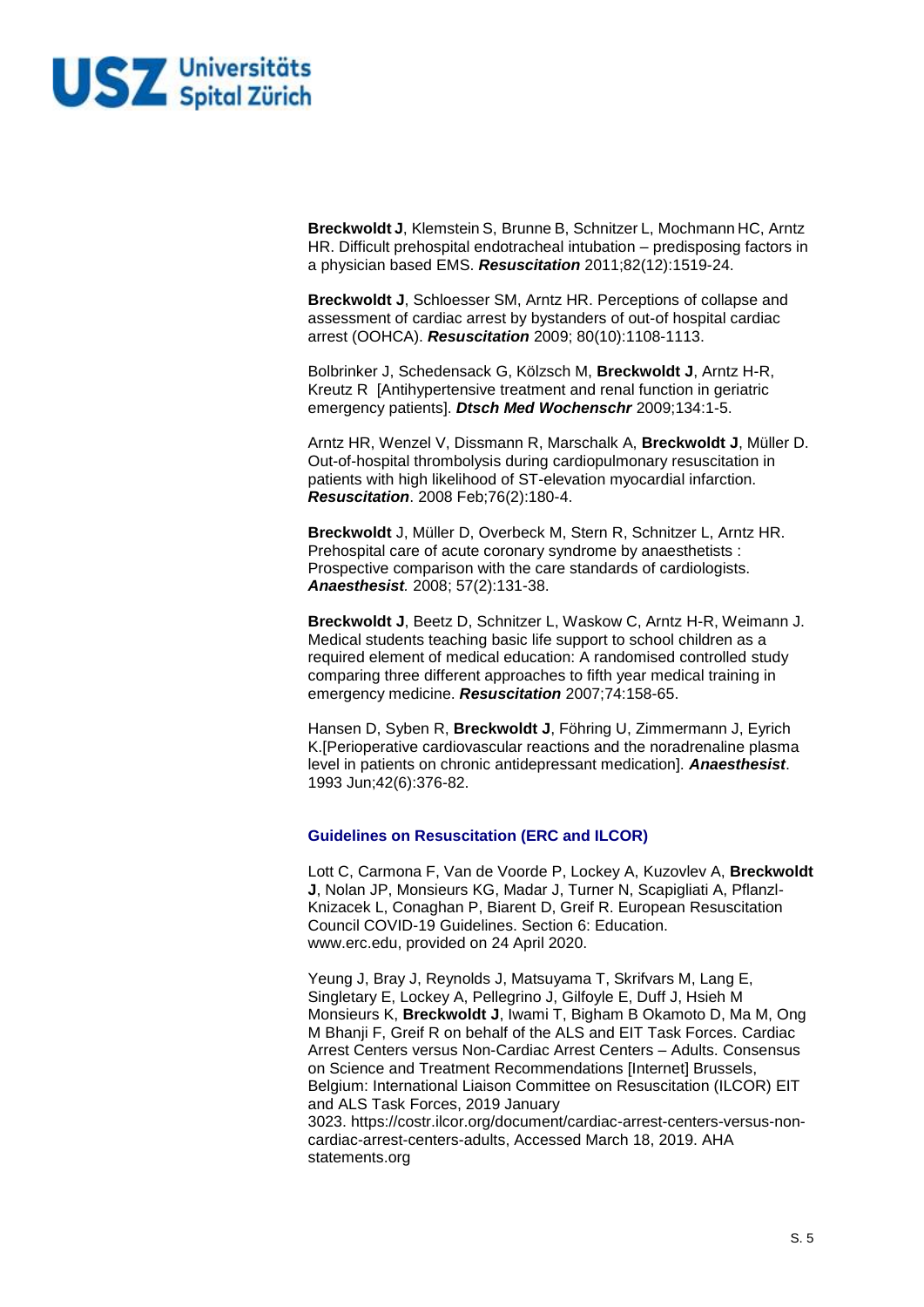

Finn JC, Bhanji F, Lockey A, Monsieurs KG, Frengley R, Iwami T, Lang E, Huei-Ming Ma M, Mancini ME, McNeil MA, Greif R, Billi JE, Nadkarni VM, Bigham B, on behalf of the Education, Implementation, Teams Chapter Collaborators (Billi JE, Bray JE, **Breckwoldt J**, Brools SC, Cheng A, Donoghue AJ, Duff JP, Edelson DP, Fischer H, Gilfoyle E, Hsieh M-J, Kloeck DA, Ko P, Leary M, Monsieurs KG, Olasveengen TM, Rittenberger JC, Schultz RD, Stub D, Triska Z, Wolbrink TA, Yang C-W, Yeung J.) Part 8: Education, implementation, and teams. 2015 International Consensus on Cardiopulmonary Resuscitation and Emergency Cardiovascular Care Science with Treatment Recommendations.

*Resuscitation* 2015(Oct);95:e203–e224.

### **Study group co-investigator**

Böttiger BW, Arntz HR, Chamberlain DA, Bluhmki E, Belmans A, Danays T, Carli PA, Adgey JA, Bode C, Wenzel V; TROICA Trial Investigators; European Resuscitation Council Study Group. [Thrombolysis during](http://www.ncbi.nlm.nih.gov/pubmed/19092151?ordinalpos=1&itool=EntrezSystem2.PEntrez.Pubmed.Pubmed_ResultsPanel.Pubmed_DefaultReportPanel.Pubmed_RVDocSum)  [resuscitation for out-of-hospital cardiac arrest.](http://www.ncbi.nlm.nih.gov/pubmed/19092151?ordinalpos=1&itool=EntrezSystem2.PEntrez.Pubmed.Pubmed_ResultsPanel.Pubmed_DefaultReportPanel.Pubmed_RVDocSum) *N Engl J Med*. 2008 Dec 18;359(25):2651-62.

Wenzel V, Krismer AC, Arntz HR, Sitter H, Stadlbauer KH, Lindner KH; European Resuscitation Council Vasopressor during Cardiopulmonary Resuscitation Study Group. [A comparison of vasopressin and](http://www.ncbi.nlm.nih.gov/pubmed/14711909?ordinalpos=4&itool=EntrezSystem2.PEntrez.Pubmed.Pubmed_ResultsPanel.Pubmed_DefaultReportPanel.Pubmed_RVDocSum)  [epinephrine for out-of-hospital cardiopulmonary resuscitation.](http://www.ncbi.nlm.nih.gov/pubmed/14711909?ordinalpos=4&itool=EntrezSystem2.PEntrez.Pubmed.Pubmed_ResultsPanel.Pubmed_DefaultReportPanel.Pubmed_RVDocSum) *N Engl J Med*. 2004;350(2):105-13.

## **2. Case reports / communications**

Rüggeberg A, **Breckwoldt J**[. \[Live-threatening bronchospasm during](http://www.ncbi.nlm.nih.gov/pubmed/21918825)  anesthesia [induction : When pure routine becomes a nightmare.\]](http://www.ncbi.nlm.nih.gov/pubmed/21918825) *Anaesthesist***.** 2011 Oct;60(10):937-41.

### **3. Reviews, corresponding author**

**Breckwoldt J**, Beckers S, Breuer G, Marty A. [Entrustable professional activities : Promising concept in postgraduate medical education]. *Anaesthesist***.** 2018 Mar 2. doi: 10.1007/s00101-018-0420-y.

**Breckwoldt J,** Kreimeier U. Ausbildung von Schülern zu Ersthelfern bei der Reanimation. *Notfall Rettungsmed*. 2013;16:356-60.

Greif R, **Breckwoldt J**. Warum lebenslanges Lernen ohne effektives Feedback nicht wirkungsvoll ist. Vom "Feed-Back" zum "Feed-Forward" *Notfall Rettungsmed*. 2012;15:193-7.

**Breckwoldt J**, Gruber H. Werden wir immer besser? - Lebenslanges Lernen. *Notfall Rettungsmed.* 2012;15:207-12.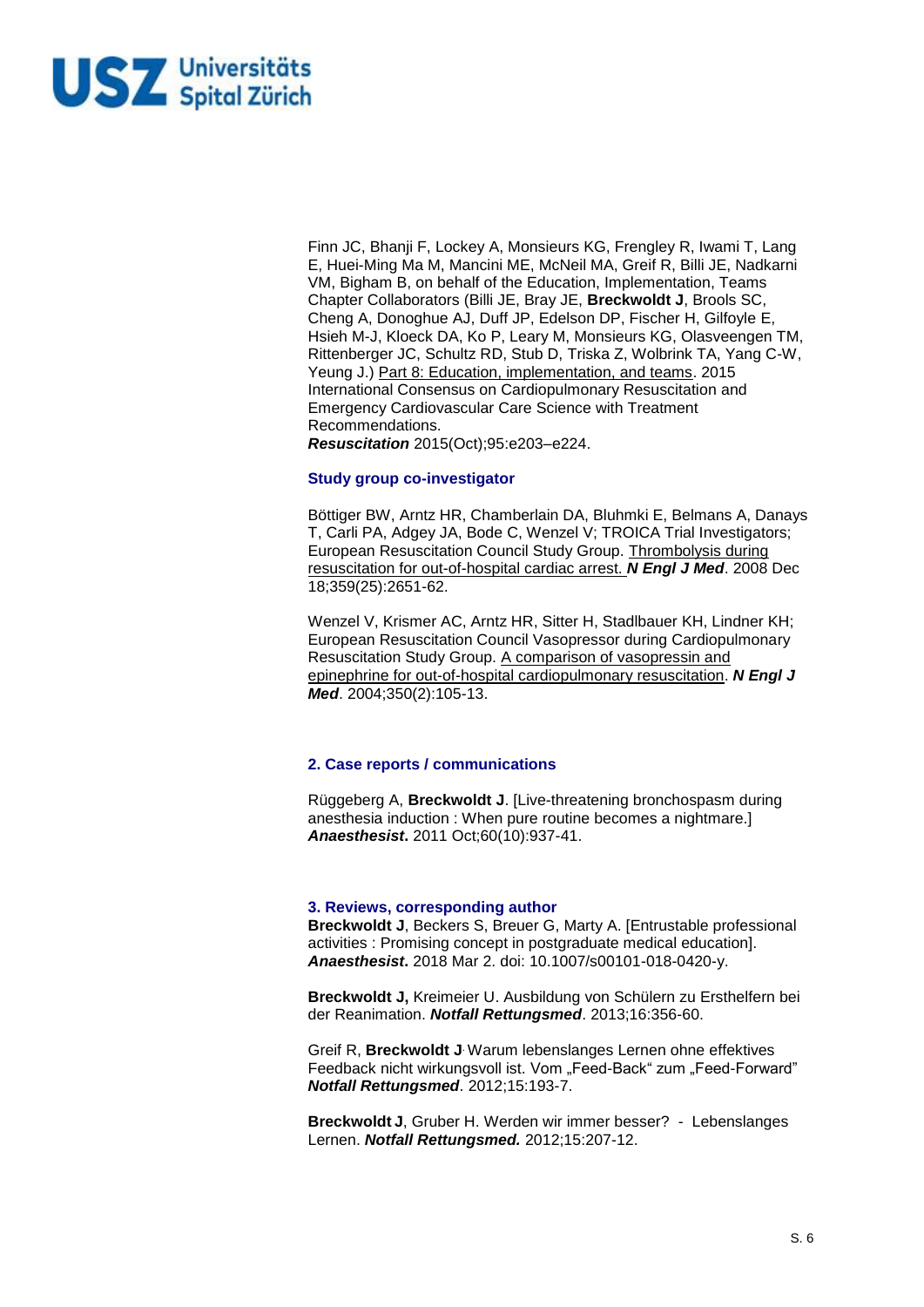

**Breckwoldt J**, Schneider-Klimanek S, Fischer H. Organisation der innerklinischen Reanimation in peripheren Krankenhausbereichen. *Notfall Rettungsmed* 2010:13:754-61.

**Breckwoldt J**. Anaphylaktischer Schock. *Thieme CME* 2009; https://cme.thieme.de/ShIsbqMOOn8rMY1247554088/fachzeitschriften/m odule.htm?iid=120.

**Breckwoldt J**. Reanimationsunterricht in Schulen – Ein Weg zur Verbesserung der Reanimationsergebnisse? *Notfall Rettungsmed* 2009;12:347-53.

**Breckwoldt J**. [Starting at school. An approach to improve resuscitation](http://www.springerlink.com/content/m351r1k439053n4j/)  [outcomes?](http://www.springerlink.com/content/m351r1k439053n4j/) *Notfall Rettungsmed* 2009;12(Supl.2):39-44.

**Breckwoldt J**. Anaphylaktischer Schock. *Notfallmedizin up2date* Thieme 2007; p1-13.

**Breckwoldt J**, Arntz HR. [Das Notarztsystem in Berlin.](http://www.springerlink.com/content/uetbpkgwkagj4phk/) *Notfall Rettungsmed* 2002;5:454-6.

### **Reviews, Co-author**

Meindl-Fridez C, **Breckwoldt J**, Battegay E. Medizinische (Notfall-) Entscheidungen und wie man Fehler vermeidet. *Notfall Rettungsmed* 2018, https://doi.org/10.1007/s10049-018-0427-6.

Böttiger BW, Semeraro F, Altemeyer KH, **Breckwoldt J**, Kreimeier U, Rücker G, Andres J, Lockey A, Lippert FK, Georgiou M, Wingen S. KIDS SAVE LIVES. *Eur J Anaesthesiol* 2017;34:1–6.

Böttiger BW, Semeraro F, Altemeyer KH, **Breckwoldt J**, Kreimeier U, Rücker G, Wingen S. KIDS SAVE LIVES – Schülerausbildung in Wiederbelebung. *Notfall Rettungsmed* 2017;20:91-6.

Breuer G, Ahlers O, Beckers S, **Breckwoldt J**, Böttiger BW, Eicher W, Frank A, Hahnenkamp K, Hempel G, Koppert W, Meyer O, Mönk S, Schaumberg A, Schmidt G, Schneider G, Sopka A, Schüttler J. Nationaler Lernzielkatalog "Anästhesiologie" mit fachspezifischen Aspekten der Bereiche Intensivmedizin, Notfallmedizin und Schmerzmedizin. *Anasthesiologie und Intensivmedizin* 2015; 56(10):546-58.

Arntz HR, **Breckwoldt J**. [The supraglottic airway in the prehospital setting]. *Med Klin Intensivmed Notfmed*. 2016 Mar;111(2):107-12.

Bohn A, Lukas RP, **Breckwoldt J**, Böttiger BW, Van Aken H. 'Kids save lives': why schoolchildren should train in cardiopulmonary resuscitation. *Curr Opin Crit Care*. 2015 Jun;21(3):220-5.

Bohn A, Rücker G, Lukas RP, van Aken HK, **Breckwoldt J**. Laienreanimationsunterricht an Schulen *Notfallmedizin up2date*; 2014;9(1):33-44.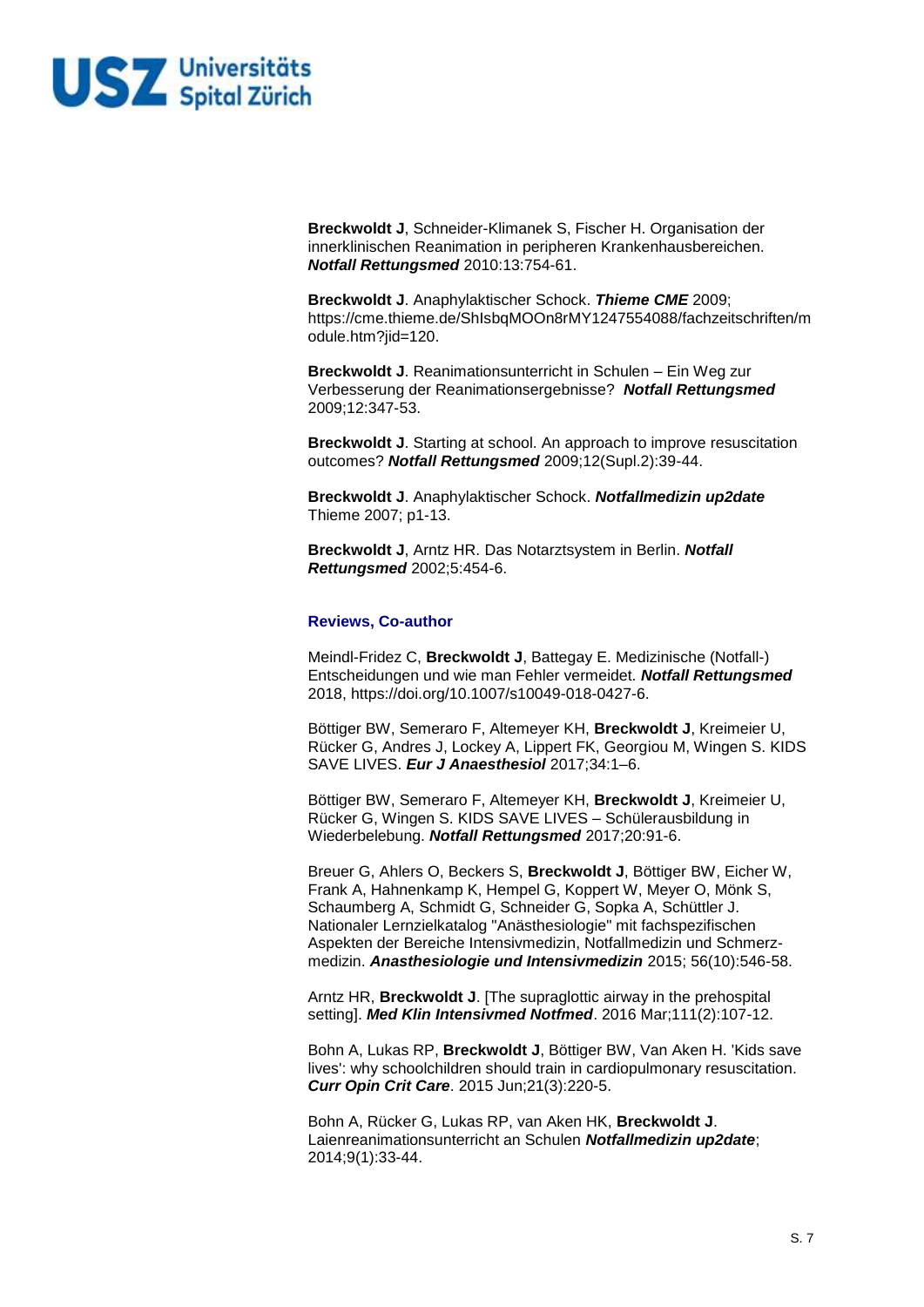

Schirlo C, **Breckwoldt J**. Wissenschafts- und Forschungsorientierung im Studium der Humanmedizin. *Beiträge zur Lehrerbildung* 2013;31:380- 389.

Arntz HR, Mochmann HC, **Breckwoldt J**. Sudden cardiac arrest. Does it strike the victim without warning? [Plötzlicher Herztod. Trifft er das Opfer ohne Vorwarnung?] *Notfall Rettungsmed* 2013;16(1):22

Bohn A, Van Aken H, Lukas RP, Weber T, **Breckwoldt J**. Schoolchildren as lifesavers in Europe – Training in cardiopulmonary resuscitation for children, *Best Pract Res Clin Anaesthesiol* 2013, Sep;27(3):387-96.

Fabry G, Lammerding-Köppel M, Hofer M, Ochsendorf F, Schirlo C, **Breckwoldt J**. Faculty development initiatives in Medical Education in German-Speaking Countries: IV. Measuring Effectiveness and Success. *GMS Z Med Ausbild*. 2010;27(4):Doc62.

Fischer H, Schneider-Klimanek S, Breckwoldt J. "Medical emergency team" und Reanimationsteam. *Notfall Rettungsmed* 2010;13:762-68.

Baumann A, Sellin S, **Breckwoldt J**. Advanced Medical Priority Dispatch System. [German: Standardisierte Notruf-Abfragesysteme für die Leitstelle.] *Notfall up2date*, 2009;4(3):261-77.

Toursarkissian M, Schmidbauer W, **Breckwoldt J**, Spies C. [\[Preclinical](http://www.ncbi.nlm.nih.gov/pubmed/19115184?itool=EntrezSystem2.PEntrez.Pubmed.Pubmed_ResultsPanel.Pubmed_RVDocSum&ordinalpos=3)  [use of intraosseous access \(IO\) in adults: literature review and case](http://www.ncbi.nlm.nih.gov/pubmed/19115184?itool=EntrezSystem2.PEntrez.Pubmed.Pubmed_ResultsPanel.Pubmed_RVDocSum&ordinalpos=3)  [reports\]](http://www.ncbi.nlm.nih.gov/pubmed/19115184?itool=EntrezSystem2.PEntrez.Pubmed.Pubmed_ResultsPanel.Pubmed_RVDocSum&ordinalpos=3) *Anasthesiol Intensivmed Notfallmed Schmerzther*. 2009 Jan;44(1):22-7.

Fabry G, Lammerding-Köppel M, Hofer M, Ochsendorf F, Schirlo C, **Breckwoldt J**. Faculty Development Initiatives in Medical Education in German-Speaking Countries: III. Aspects of successful implementation. [German]. *GMS Z Med Ausbild*. 2008;25(2). [http://www.egms.de/en/journals/zma/2008-25:](http://www.egms.de/en/journals/zma/2008-25) 1-10.

## **4. Book Chapters**

**Breckwoldt J**. E-Learning: neue Technologien zur Reanimationsschulung. in: Neumayr A, Baubin M, Schinnerl A (Hrsg.). Herausforderung Notfallmedizin: Innovation, Vision, Zukunft. Heidelberg 2018 (Springer) pp 163-172. ISBN 978-3-662-56626-8.

**Breckwoldt J**. Kardiologe mit Infarkt. In: V. Wenzel (Hrsg) Fallbeispiele Notfallmedizin. Heidelberg 2015 (Springer): pp 225-228 ISBN 978-3- 662-47231-6.

**Breckwoldt J**. Verletzung durch Stromleitung. In: V. Wenzel (Hrsg) Fallbeispiele Notfallmedizin. Heidelberg 2015 (Springer): pp 215-218 ISBN 978-3-662-47231-6.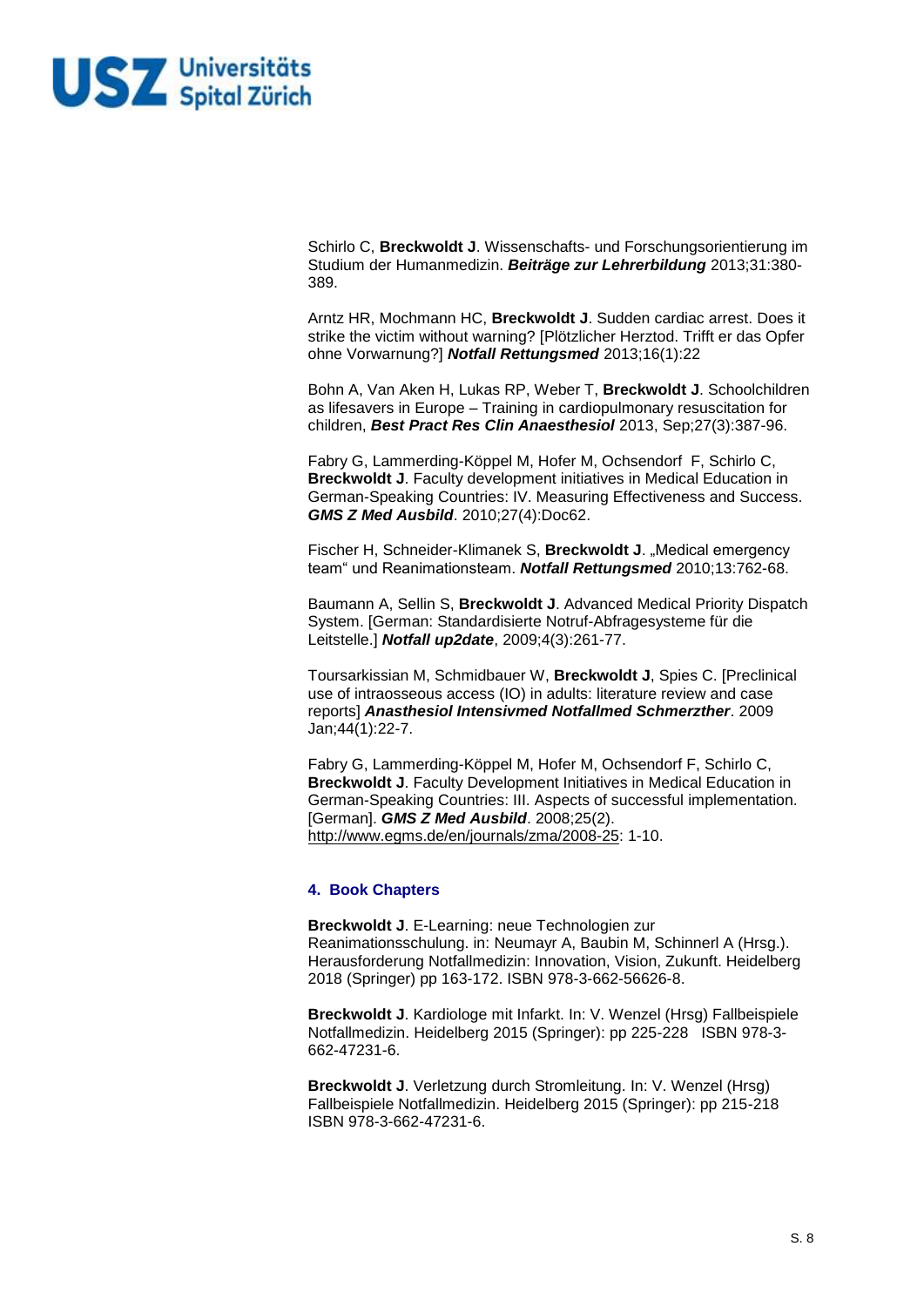

**Breckwoldt J**, Gruber H, Wittmann A. Simulation Learning. in: S. Billett, C. Harteis, H. Gruber (Edit.). International Handbook of Research in Professional and Practice-based Learning. Heidelberg 2014 (Springer) pp. 673-98. Online ISBN 978-94-017-8902-8.

Bessenroth-Weberpals M, **Breckwoldt J**, Hellermann K, Holler M, Pascarbies N, Rasch S, Szczyrba B. Personalentwicklung. In: B. Jorzik B (Hrsg). Charta Guter Lehre. Grundsätze und Leitlinien für eine bessere Lehrkultur. Essen 2013 (Stifterverband für die Deutsche Wissenschaft); S.47-54. ISBN: 978-3-922275-55-8.

**Breckwoldt J**, Hochmuth R, Schaper N, Wildt J. Forschung in der Hochschulbildung. In: B. Jorzik B (Hrsg). Charta Guter Lehre. Grundsätze und Leitlinien für eine bessere Lehrkultur. Essen 2013 (Stifterverband für die Deutsche Wissenschaft); S.101-7. ISBN: 978-3- 922275-55-8.

**Breckwoldt J**. Angstanfall / Hyperventilation. In: Nickendei C, Jünger J. OSCE Notfallmedizin. Stuttgart 2012 (Thieme) S. 84. ISBN: 9783131542410

**Breckwoldt J,** Peters H. Modellcurriculum in der medizinischen Ausbildung: Das Beispiel Charité. In: Behrendt B. (Hrsg). Neues Handbuch Hochschullehre: Lehren und Lernen effizient gestalten. Berlin 2012 (Raabe), J 2.18.- S.1-22.

Bandlow-Hoyer S, Baumann AM, Bernlochner JC, Bildstein G, **Breckwoldt J**, Clausen V. In: Hackstein A, Sudowe H. (Hrsg). Handbuch Leitstelle. Strukturen - Prozesse - Innovationen. Edewecht 2010, (Stumpf & Kossendey) ISBN-13: 9783938179758.

**Breckwoldt J**, Kellner U. Behandlung des anaphylaktischen Schocks. In: Heimann H, Kellner U, Foerster MH. Angiographie-Atlas des Augenhintergrundes. Stuttgart 2006 (Thieme), WN 229310101.

# **5. Other publications**

### **a. Letters to the editor**

**Breckwoldt J**, Arntz HR. Reply letter to: Assessment of difficult tracheal intubation in prehospital setting, *Resuscitation* 2011 Dec;82(12):e13-4 [http://dx.doi.org/10.1016/j.resuscitation.2011.08.019.](https://exchange.charite.de/owa/redir.aspx?C=39ea255efb4e464682390509a09d1dab&URL=http%3a%2f%2fdx.doi.org%2f10.1016%2fj.resuscitation.2011.08.019)

# **b. Editorials / comments**

**Breckwoldt J**, Janssens U. Wie aus dem "medizinischen Experten" ein Arzt wird. Notfall Rettungsmedizin, 21(3), 169-170.